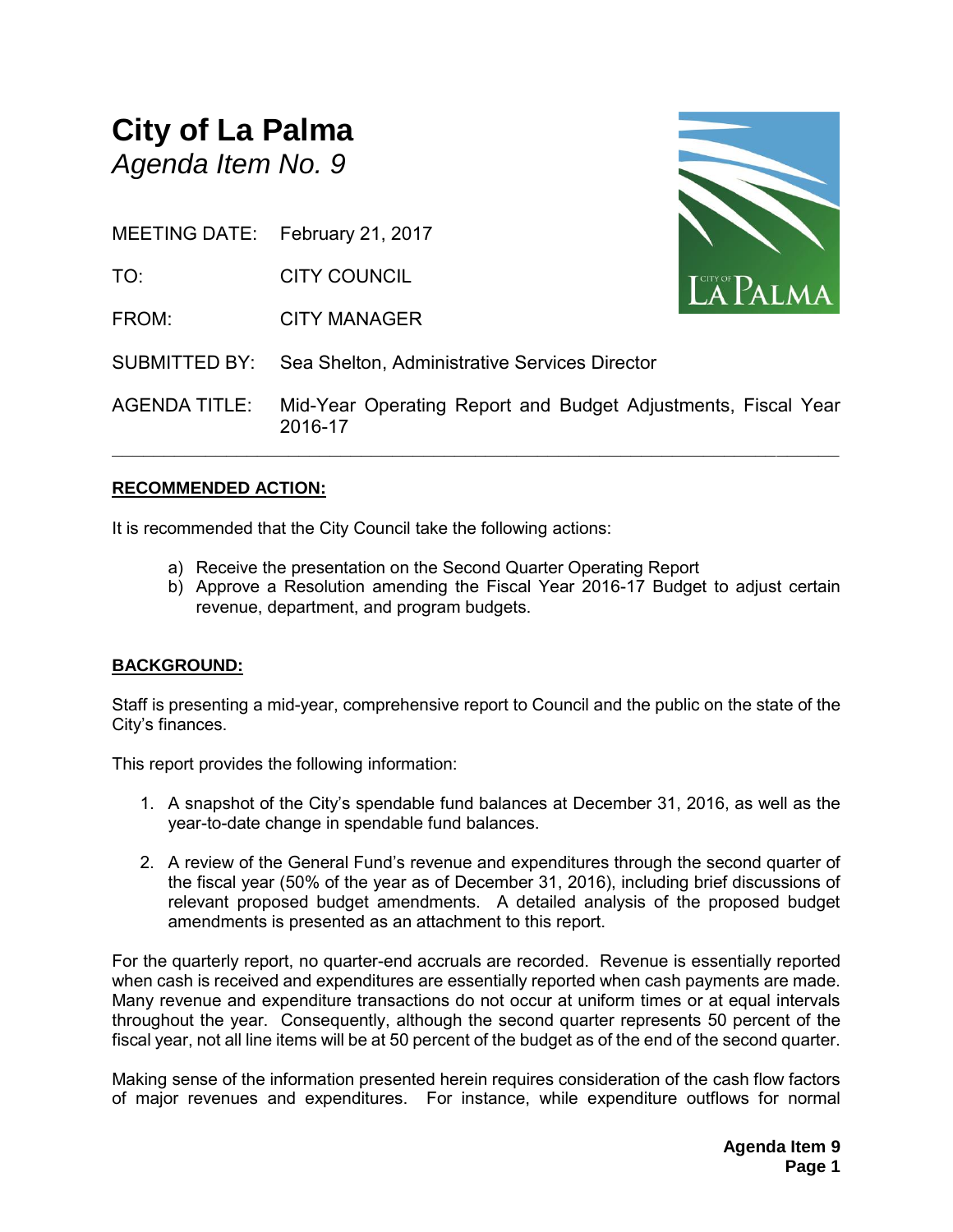operations tend to be relatively even, the cash flow timing of capital expenditures and major revenues such as property taxes are not distributed as evenly.

#### **FINANCIAL SUMMARY:**

Attached for review are the following first quarter summary schedules:

- Schedule of General Fund Revenues by Type
- Schedule of General Fund Expenditures by Department
- Schedule of General Fund Expenditures by Category
- Schedule of Spendable Fund Balances by Fund
- Schedule of Proposed Mid-Year Budget Adjustments

With data for six months of the year, staff is proposing budget adjustments to bring the original budget estimates into line with the year's actual activity. The revenue and expenditure schedules include these proposed budget amendments as proposed adjustments to the adopted budget amounts.

The City's overall spendable fund balance (the sum of cash, investments, and current receivables less current liabilities) has declined by \$3.3 million from the beginning of the fiscal year from \$30.6 million to \$27.3 million at December 31, 2016. In comparison, the City's spendable fund balance declined by \$2.6 million during this same period in the prior year. This means that the City's spendable fund balance declined by \$0.7 million more during FY 2016-17 than it did during the same time period in FY 2015-16. The reason for the additional reduction in spendable fund balance is mainly due to more capital project work happening during FY 2016-17 than in the prior year.

This \$3.3 million reduction in spendable fund balance is accounted for as follows:

- General Fund decreased by \$700,000
- Special Revenue Funds decreased by \$700,000
- Capital Outlay Revolving Fund decreased by \$900,000
- Water Fund decreased by \$500,000
- Internal Service Funds decreased by \$400,000

The remainder of the financial review section will focus on the activity in the funds with significant changes in spendable fund balance and on the proposed mid-year adjustments.

#### **General Fund**

As shown in the attached charts, General Fund revenues totaled \$4.0 million (39% of the proposed amended budget) while expenditures totaled \$4.7 million (47% of the proposed amended budget) as of December 31, 2016. The excess of expenditures over revenues equals the \$0.7 million reduction in spendable fund balance.

#### Revenues

Due to the timing of major revenue receipts, total General Fund revenue is at 41% of the adopted budget of \$9.7 million through the end of the second quarter. **The City anticipates receiving revenue of \$10.3 million by fiscal year end (106% of the adopted budget), an estimated**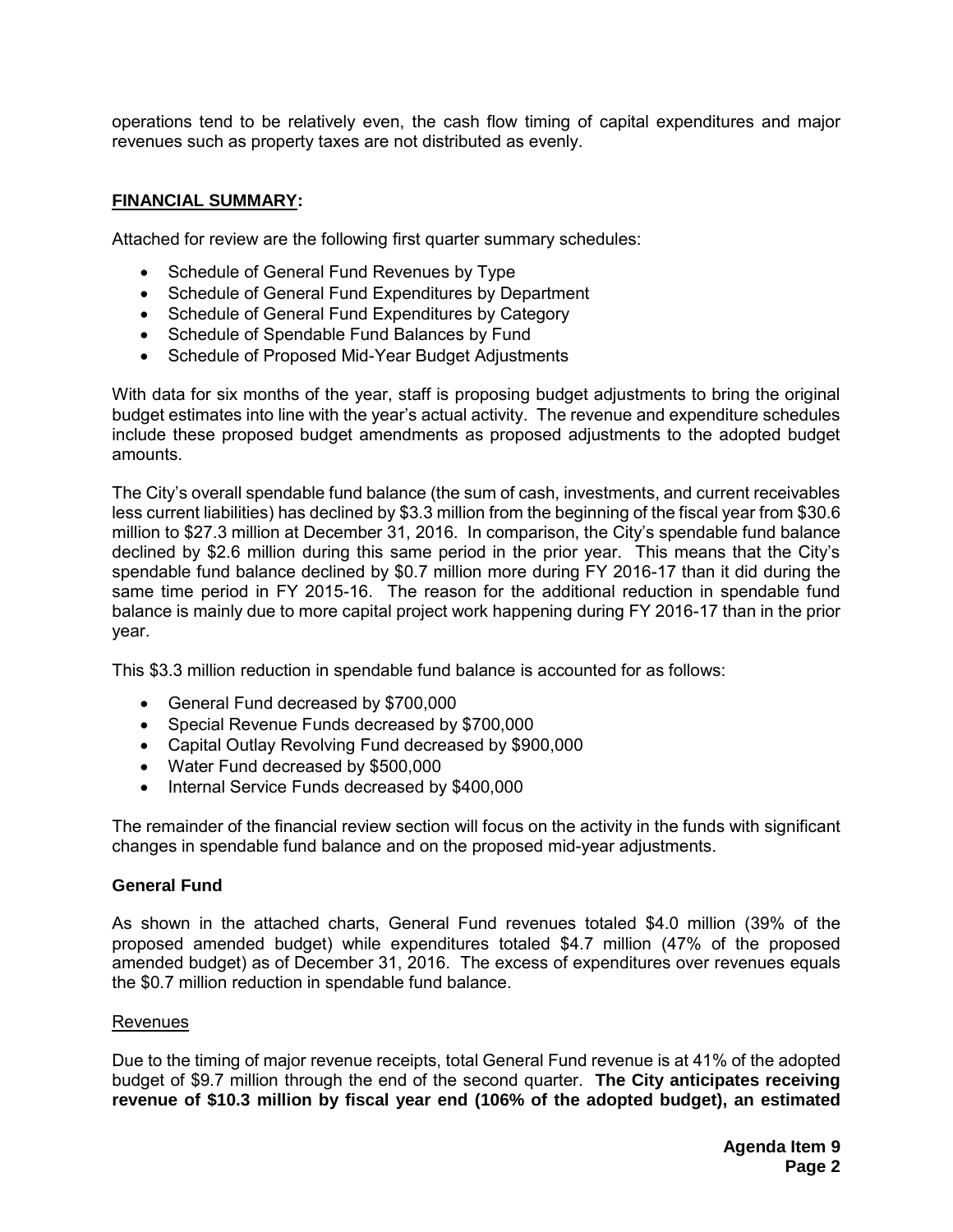**increase of \$600,000 over the adopted budget.** The largest reason for the proposed increase to General Fund revenue is \$275,000 expected to be received from the new voter-approved transaction and use tax. The Board of Equalization (BOE) will begin collection of the one percent transactions and use tax beginning April 1, 2017. The City will receive its first advance payment at the end of June 2017. Other proposed revenue budget changes are as follows:

- \$26,900 Property Tax (revised estimates)
- \$90,500 Sales Tax (revised estimates)
- \$89,000 Residual Property Tax (revised estimates)
- \$52,000 Licenses & Permits (trends indicate higher revenue)
- <\$35,000> Fines & Forfeitures (trends indicate lower revenue)
- <\$17,300> Intergovernmental (Peace Officer Standards & Training (POST) program funding reduction)
- \$103,000 Interfund Charges (revised to match interfund expenditures)

Following is a discussion of the three largest General Fund revenue source which are property tax, sales and use tax (including the new voter-approved transaction and use tax), and utility users tax. Together, these three revenues account for approximately 70% of the General Fund's revenue budget.

• Property Tax: The General Fund's largest revenue source, property tax, has \$1.1 million revenue recorded through December 31 (31% of the \$3.5 million budget). This is similar to the prior year receipt pattern – by the end of the second quarter of FY 2015-16, the City had received \$1.1 million or 32% of the budget.

The property tax line item includes secured and unsecured property taxes (budgeted at \$2.1 million) as well as the property tax in lieu of vehicle license fees (budgeted at \$1.4 million). Secured and unsecured property tax payments are distributed in two main payments; the first payment is distributed in December during the second quarter, and the second payment is distributed in April during the fourth quarter. Property tax payments in lieu of vehicle license fees will be received in two installments; the first distribution will be in January 2017 (during the third quarter) and the second installment will be in May 2017 (during the fourth quarter). **The City anticipates receiving all property tax revenue as budgeted and is proposing an increase of \$26,900 to the property tax revenue budget.**

- Sales & Use Taxes
	- o Sales Tax: The next largest revenue source, sales tax, has \$882,000 recorded at December 31 (45% of the adopted \$1.9 million budget). Sales tax receipts always lag by two to three months, and **actual sales tax revenue is expected to be \$2.0 million for the fiscal year (105% of the adopted budget).**
	- $\circ$  Transaction & Use Tax: In November 2016, the voters approved a local add-on transaction and use tax which will be applied beginning in April 1, 2017. **The City estimates \$275,000 to be received during the fiscal year from this tax.**
- Utility Users Tax: The third largest revenue source is utility users tax, budgeted at \$1.1 million. Payments received through December 31 total 40% of budget at \$449,000. Utility users tax payments lag by one month; consequently, extrapolating the five months of payments received through December 31 to six months results in an estimate of \$539,000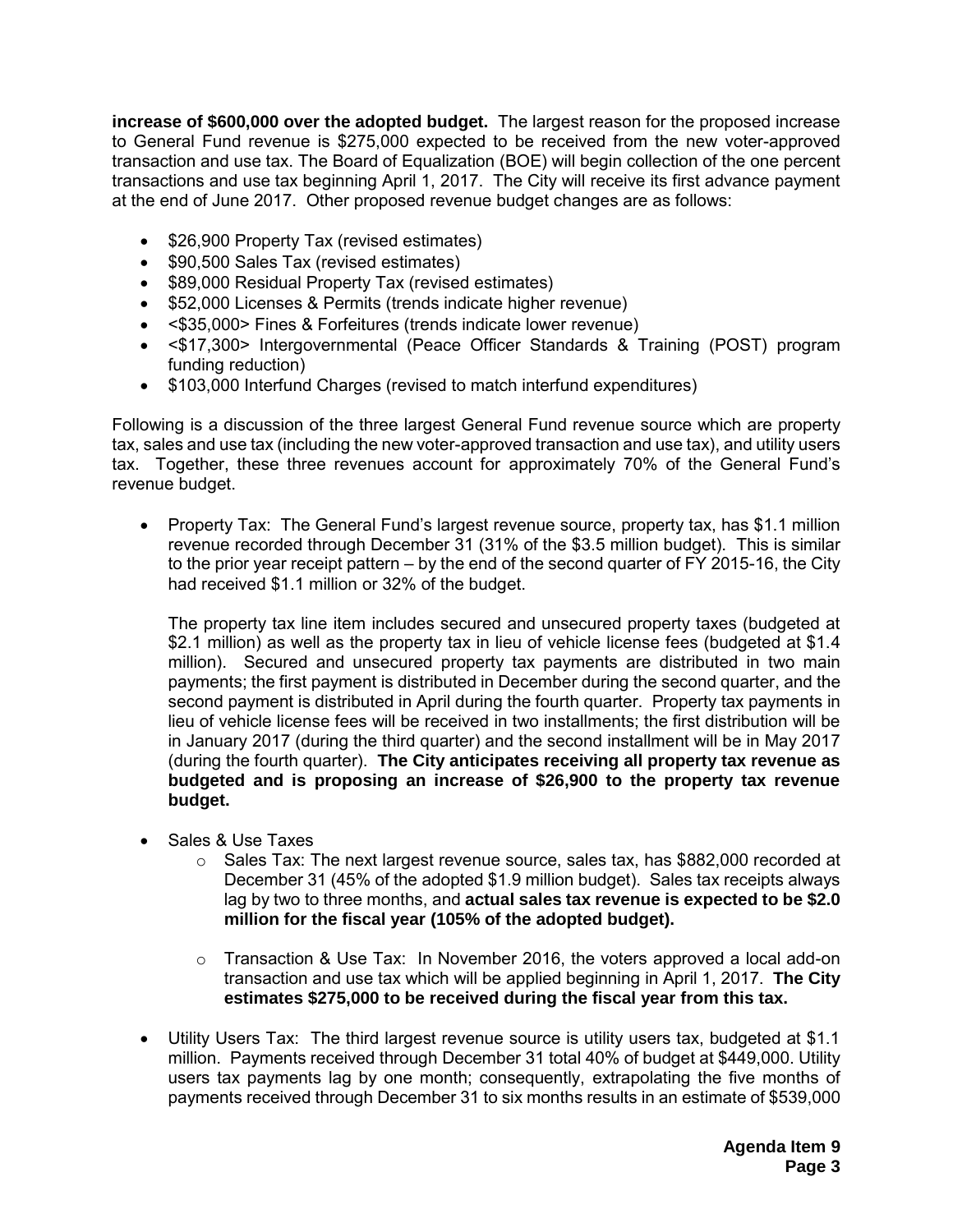which is 48% of the budget. **The City anticipates receiving \$1,115,000 in utility users tax revenue for the fiscal year.**

#### **Expenditures**

The General Fund's expenditures total \$4.7 million at December 31 (47% of the adopted \$9.97 million budget). This is comparable to the prior year, where 53% of the General Fund's annual expenditures were incurred by the end of the second quarter. **With proposed budget amendments, staff anticipates that expenditures within all departments will match the proposed amended budget amounts at fiscal year-end.**

- The General Government Department is comprised of the divisions for City Council, City Manager, Legal Services, and City Clerk. The adopted budget for this department totals \$634,200 and no proposed amendments are being recommended. As of December 31, expenditures total \$263,600 (41% of the budget).
- The Administrative Services Department is comprised of the divisions for Administration, Fiscal Services, Human Resources, and Technology and Communications. The adopted budget for this department totals \$2.2 million and has proposed reductions of \$43,300 resulting from an estimated reduction for leave payouts. As of December 31, expenditures total \$1.3 million (58% of the budget). The expenditures are relatively high at this point in the fiscal year due to paying \$738,000 pension liability payments at the beginning of the fiscal year rather than proportionately through the year.
- The Police Department has the largest expenditure budget at \$4.6 million (46% of the total General Fund budget) and has proposed increases of \$13,000 for rifle optic replacements. The City received a refund in the amount of \$10,900 in Fiscal Year 2015-16 from the manufacturer for previously purchased rifle optics that were later returned. As of December 31, expenditures totaled \$2.1 million (46% of the budget).
- The Community Services Department covers a wide range of services that are provided to the citizens including Health & Wellness, Recreation Facility Operations, Special Events, Youth and Family Services, Citywide Maintenance, Engineering, Parks & Medians, and Street Maintenance divisions. This department has a budget of \$2.1 million and has proposed reductions of \$50,000 resulting from salary savings due to a vacancy in a budgeted position. As of December 31, expenditures total \$849,000 (42% of the budget).
- The Community Development Department accounts for the Building and Safety, Code Enforcement, and Planning divisions. The adopted budget of \$457,400 is proposed to increase by \$11,500 mainly as a result of higher than expected building activity. As of December 31, expenditures totaled \$214,000 (46% of the budget).

The expenditure outflows for normal operations are at 47% of the budget. Personnel costs total \$3.1 million (49% of the adopted budget) and Maintenance & Operations costs total \$1.6 million (44% of the adopted budget). The cash flow timing of capital expenditures is not as equally distributed throughout the year, and capital outlay costs total \$8,200 (10% of the budget).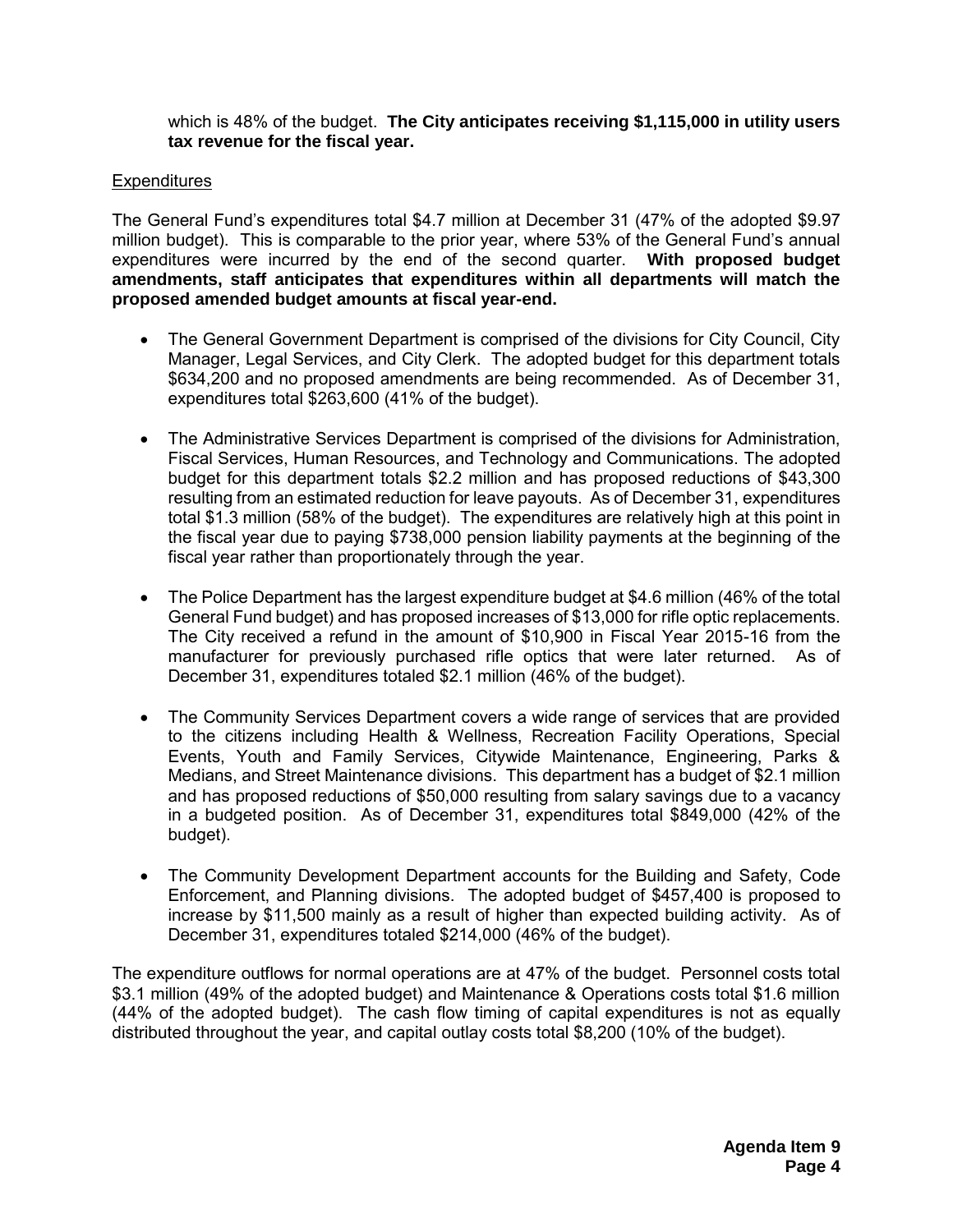#### **Special Revenue Funds**

The Special Revenue Funds are comprised of a variety of funds whose revenues are restricted for specific purposes. During the six months ending December 31, 2016, the spendable fund balance of special revenue funds decreased by \$657,000 to \$1.3 million. The reason for the decrease in spendable fund balance is a result of pending grant reimbursement from the Community Development Block Grant program of \$200,000 (for Americans with Disabilities Act ( ADA) improvements) and from the County's Measure M2 grant program of \$569,000 (for the arterial pavement management project). These decreases are somewhat reduced by accumulations of various other funding sources (e.g., park development receipts and police special funds) prior to the expenditures taking place.

#### **Capital Outlay Reserve Fund**

In accordance with the project budgets, the Capital Outlay Reserve Fund had expenditures of \$841,000 for the Residential Slurry Seal, Arterial Pavement Management, and ADA Improvements projects. These projects are being funded by using monies previously set-aside for this purpose, resulting in anticipated reductions in spendable fund balance.

#### **Water & Sewer Funds**

The Water and sewer funds had a total reduction in spendable fund balance of \$575,000. The reason for this is because revenues are less than expenses. The revenues totaled \$854,000 but lag by one to two months because of accounting for year-end receivables. Expenses totaled \$1,430,000 and include Metropolitan Water District of Southern California (MWD) water purchases of \$509,000 which have an annual budget of \$548,000. The emergency sediment removal project for the City Yard Well that was approved by City Council on August 2, 2016 is a primary factor in the increased expenditures. By year-end, revenues and expenditures are anticipated to approximate the budget amounts.

#### **Internal Service Funds**

The Internal Service Funds began the year with a spendable fund balance of \$2.7 million which has been reduced by \$0.4 million to \$2.2 million at December 31. The majority of the activity in the Internal Service Funds occurs in the Risk Management/Insurance Fund, Vehicle Replacement Fund, and the Technology Replacement Fund. The reduction in the spendable fund balance is mainly due to the annual insurance payments for workers' compensation, property, and general liability coverage which are due at the beginning of the fiscal year. The internal service funds recover costs by charging the General, Water, and Sewer funds for their proportional share of the costs. This cost recovery is distributed evenly over the fiscal year, even when costs are incurred at the beginning of the fiscal year.

### **FISCAL IMPACT:**

Failure to adjust the budget now, in most cases, will merely cause the year-end budget to have a large number of over- and under-budgeted accounts. Some of the recommended adjustments, however, are necessary to fulfill certain spending commitments or to authorize expenditures for programs or projects authorized subsequent to the adoption of the budget.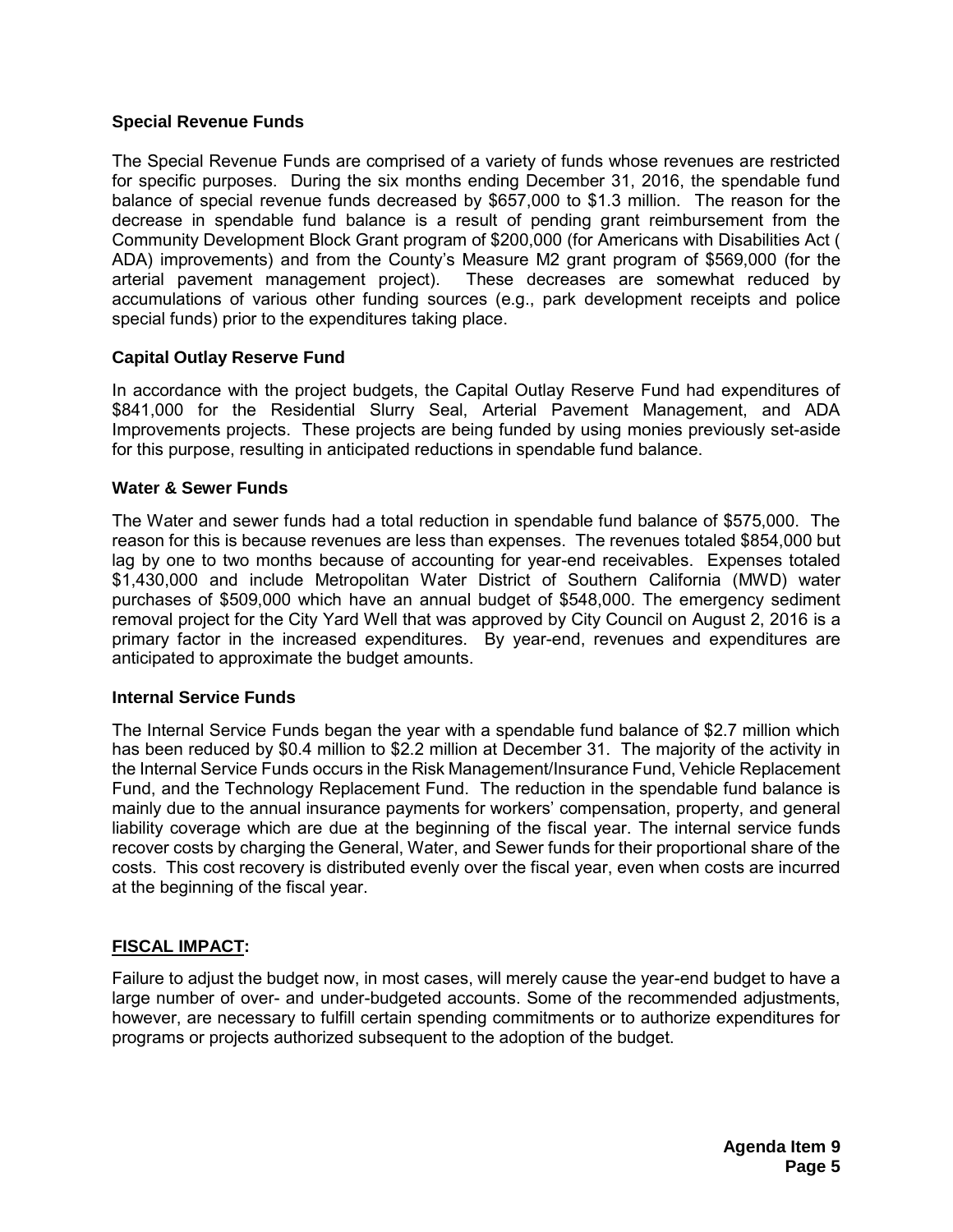### **APPROVED:**

Administrative Services Director City Manager

- Attachments: 1. Second Quarter Summary Schedules:
	- **•** General Fund Revenue Summary
	- **•** General Fund Expenditures by Department
	- **•** General Fund Expenditures by Category
	- Spendable Fund Balance Summary
	- 2. Proposed Resolution
	- 3. Recommended Mid-Year Budget Adjustments (Exhibit A of Proposed Resolution)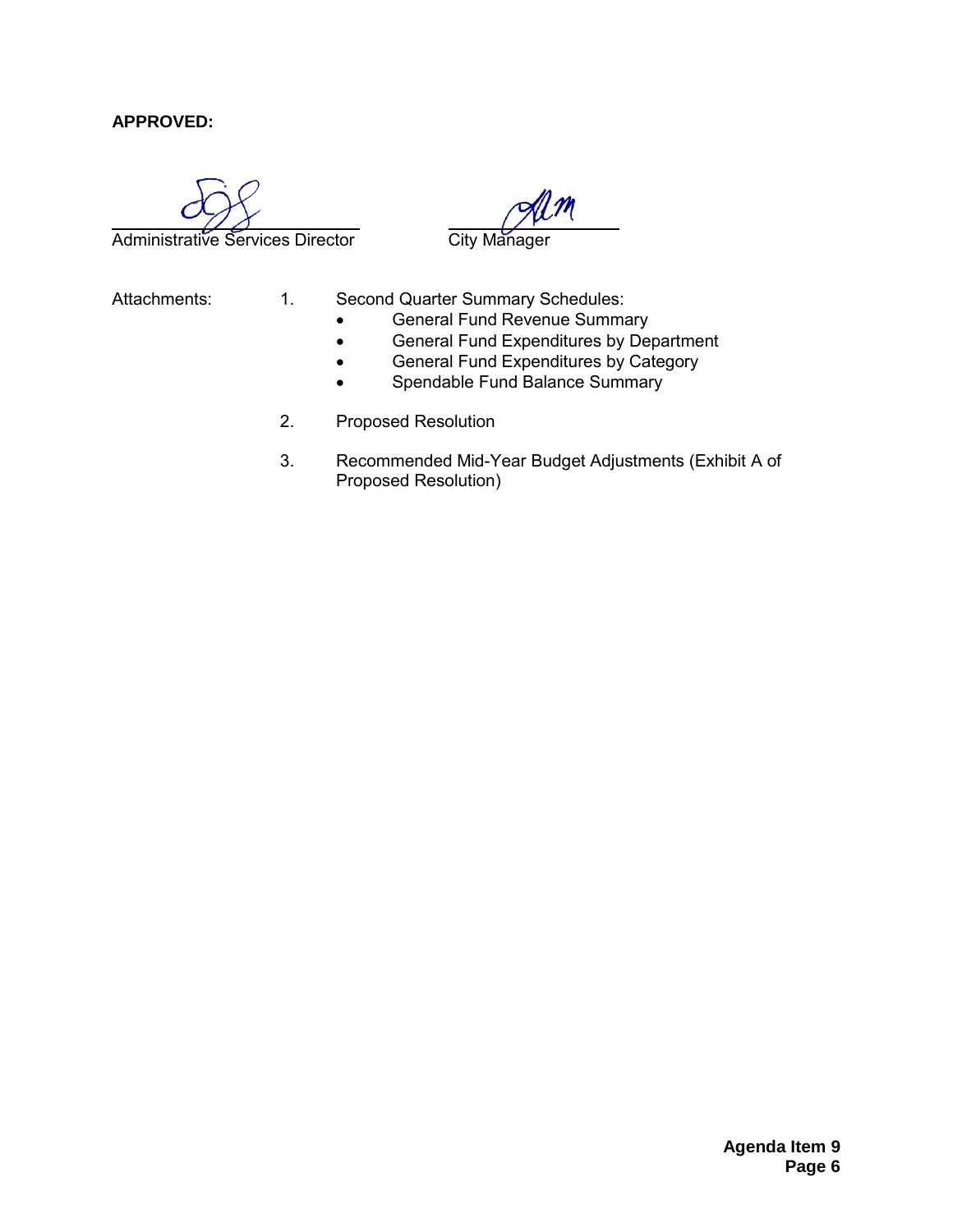### **CITY OF LA PALMA SECOND QUARTER FINANCIAL REPORT, FISCAL YEAR 2016-17 GENERAL FUND REVENUES BY TYPE FISCAL YEAR QUARTER ENDING DECEMBER 31, 2016**

|                                |                                 |                                               | FY 2016-17                                  |                                            | FY 2015-16                                                         |                                                                |                                                  |                                                                        |                                                         | Q2 Variance |     |                                                                    |
|--------------------------------|---------------------------------|-----------------------------------------------|---------------------------------------------|--------------------------------------------|--------------------------------------------------------------------|----------------------------------------------------------------|--------------------------------------------------|------------------------------------------------------------------------|---------------------------------------------------------|-------------|-----|--------------------------------------------------------------------|
| Revenue Type                   | <b>Adopted</b><br><b>Budget</b> | <b>Proposed</b><br><b>Budget</b><br>Amendment | <b>Proposed</b><br>Amended<br><b>Budget</b> | <b>Proposed</b><br><b>Budget</b><br>Change | Year-to-Date<br><b>Actual through</b><br>12/31/2016<br>(50% of FY) | Q <sub>2</sub> Actual<br>as a % of<br>Amended<br><b>Budget</b> | <b>Prior Year</b><br>Actual<br>Annual<br>Revenue | <b>Prior YTD</b><br><b>Actual through</b><br>12/31/2015<br>(50% of FY) | Q <sub>2</sub> Actual<br>as a % of<br>Annual<br>Revenue |             |     | FY 2016-17<br>to FY 2015-16<br>Increase /<br><decrease></decrease> |
| <b>Property Tax</b>            | \$.<br>3.484.000 \$             | 26,900                                        | 3,510,900<br>\$.                            | 0.77%                                      | \$.<br>1.070.865                                                   | 31%                                                            | 3.407.901 \$                                     | ,085,330                                                               | 32%                                                     |             | -\$ | (14, 465)                                                          |
| Sales Tax                      | 1,949,500                       | 90,500                                        | 2,040,000                                   | 4.64%                                      | 882,019                                                            | 43%                                                            | 2,341,421                                        | 822,632                                                                | 35%                                                     |             |     | 59,387                                                             |
| Transaction & Use Tax          |                                 | 275,000                                       | 275,000                                     | n/a                                        |                                                                    | 0%                                                             |                                                  |                                                                        | n/a                                                     |             |     |                                                                    |
| <b>Utility Users Tax</b>       | 1,125,000                       | (10,000)                                      | 1,115,000                                   | $-0.89%$                                   | 449,159                                                            | 40%                                                            | 1,078,903                                        | 497,865                                                                | 46%                                                     |             |     | (48, 706)                                                          |
| <b>Residual Property Tax</b>   | 131,000                         | 89,000                                        | 220,000                                     | 67.94%                                     | 45,988                                                             | 21%                                                            | 158,252                                          |                                                                        | $0\%$                                                   |             |     | 45,988                                                             |
| <b>Franchise Fees</b>          | 426,400                         | (14,700)                                      | 411,700                                     | $-3.45%$                                   | 85,570                                                             | 21%                                                            | 394,345                                          | 66,450                                                                 | 17%                                                     |             |     | 19,120                                                             |
| <b>Transient Occupancy Tax</b> | 370,000                         |                                               | 370,000                                     | $0.00\%$                                   | 106,618                                                            | 29%                                                            | 390,823                                          | 107,623                                                                | 28%                                                     |             |     | (1,005)                                                            |
| Licenses and Permits           | 302,700                         | 52,000                                        | 354,700                                     | 17.18%                                     | 323,026                                                            | 91%                                                            | 373,165                                          | 248,085                                                                | 66%                                                     |             |     | 74,941                                                             |
| Intergovernmental              | 31,400                          | (17,300)                                      | 14,100                                      | $-55.10%$                                  | 3,810                                                              | 27%                                                            | 22,560                                           | 19,313                                                                 | 86%                                                     |             |     | (15,503)                                                           |
| <b>Charges for Services</b>    | 488,900                         | 24,875                                        | 513,775                                     | 5.09%                                      | 280,069                                                            | 55%                                                            | 607,852                                          | 282,270                                                                | 46%                                                     |             |     | (2,201)                                                            |
| <b>Fines and Forfeitures</b>   | 160,200                         | (35,000)                                      | 125,200                                     | $-21.85%$                                  | 40,583                                                             | 32%                                                            | 148,689                                          | 60,731                                                                 | 41%                                                     |             |     | (20, 148)                                                          |
| Use of Money and Property      | 313,600                         | 14,000                                        | 327,600                                     | 4.46%                                      | 233,330                                                            | 71%                                                            | 371,676                                          | 77,020                                                                 | 21%                                                     |             |     | 156,310                                                            |
| <b>Other Revenue</b>           | 398,500                         |                                               | 398,500                                     | $0.00\%$                                   | 138,279                                                            | 35%                                                            | 451,017                                          | 133,565                                                                | 30%                                                     |             |     | 4,714                                                              |
| Interfund Charges              | 484,400                         | 103,300                                       | 587,700                                     | 21.33%                                     | 293,850                                                            | 50%                                                            | 587,700                                          | 293,850                                                                | 50%                                                     |             |     |                                                                    |
| <b>Total Revenues</b>          | $9,665,600$ \$                  | 598,575                                       | 10,264,175<br>s.                            | 6.19%                                      | 3,953,166                                                          | 39%                                                            | \$<br>10,334,304                                 | 3,694,734                                                              | 36%                                                     |             | -\$ | 258,432                                                            |
|                                |                                 |                                               |                                             |                                            |                                                                    |                                                                |                                                  |                                                                        |                                                         |             |     |                                                                    |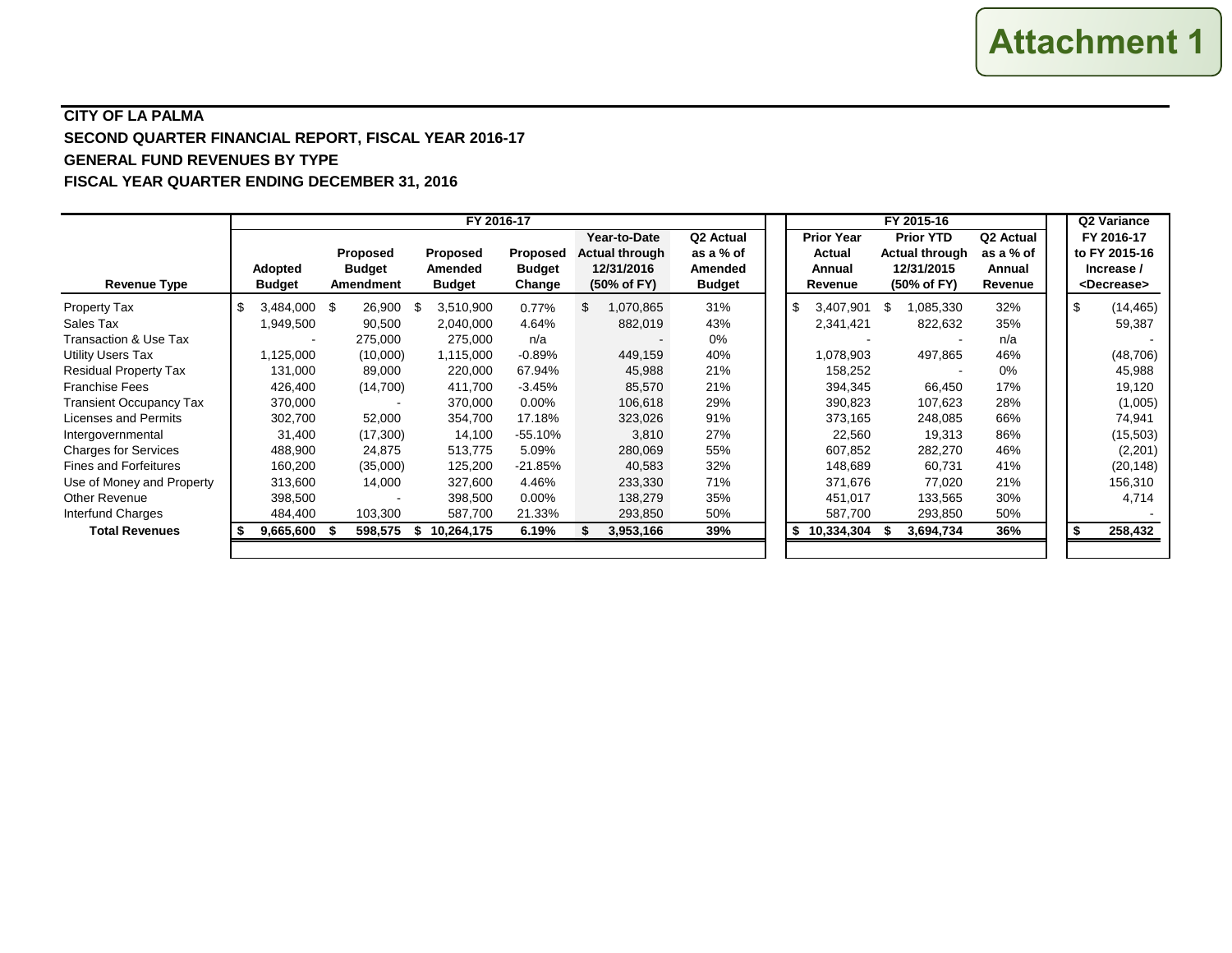#### **CITY OF LA PALMA SECOND QUARTER FINANCIAL REPORT, FISCAL YEAR 2016-17 GENERAL FUND EXPENDITURES BY DEPARTMENT FISCAL YEAR QUARTER ENDING DECEMBER 31, 2016**

|                                |               |                  |               | FY 2016-17 |               |    |                       |                       |     |                     | FY 2015-16            |                       |  | Q2 Variance           |
|--------------------------------|---------------|------------------|---------------|------------|---------------|----|-----------------------|-----------------------|-----|---------------------|-----------------------|-----------------------|--|-----------------------|
|                                |               |                  |               |            |               |    | Year-to-Date          | Q <sub>2</sub> Actual |     | <b>Prior Year</b>   | <b>Prior YTD</b>      | Q <sub>2</sub> Actual |  | FY 2016-17            |
|                                |               | Proposed         | Proposed      |            | Proposed      |    | <b>Actual through</b> | as a % of             |     | Actual              | <b>Actual through</b> | as a % of             |  | to FY 2015-16         |
|                                | Adopted       | <b>Budget</b>    | Amended       |            | <b>Budget</b> |    | 12/31/2016            | Amended               |     | Annual              | 12/31/2015            | Annual                |  | Increase /            |
| <b>Department</b>              | <b>Budget</b> | <b>Amendment</b> | <b>Budget</b> |            | Change        |    | (50% of FY)           | <b>Budget</b>         |     | <b>Expenditures</b> | (50% of FY)           | <b>Expenditures</b>   |  | <decrease></decrease> |
| <b>General Government</b>      | 634,200 \$    |                  | 634,200       |            | $0.00\%$      | £. | 263.584               | 42%                   |     | 618.523 \$          | 292,732               | 47%                   |  | (29, 148)             |
| <b>Administrative Services</b> | 2,197,400     | (43,300)         | 2,154,100     |            | $-1.97%$      |    | 1,258,319             | 58%                   |     | 2,289,804           | 1,388,143             | 61%                   |  | (129, 824)            |
| Police                         | 4,628,900     | 13,000           | 4.641.900     |            | 0.28%         |    | 2,116,374             | 46%                   |     | 4,334,964           | 2,280,433             | 53%                   |  | (164, 059)            |
| <b>Community Services</b>      | 2,051,900     | (50,000)         | 2,001,900     |            | $-2.44%$      |    | 848.945               | 42%                   |     | 859,625.ا           | 901.106               | 48%                   |  | (52, 161)             |
| <b>Community Development</b>   | 457,400       | 11,475           | 468,875       |            | 2.51%         |    | 213,618               | 46%                   |     | 448,055             | 190,139               | 42%                   |  | 23,479                |
| Total                          | 9,969,800     | $(68, 825)$ \$   | 9,900,975     |            | -0.69%        |    | 4.700.840             | 47%                   | - 5 | 9,550,971           | 5,052,553             | 53%                   |  | (351, 713)            |
|                                |               |                  |               |            |               |    |                       |                       |     |                     |                       |                       |  |                       |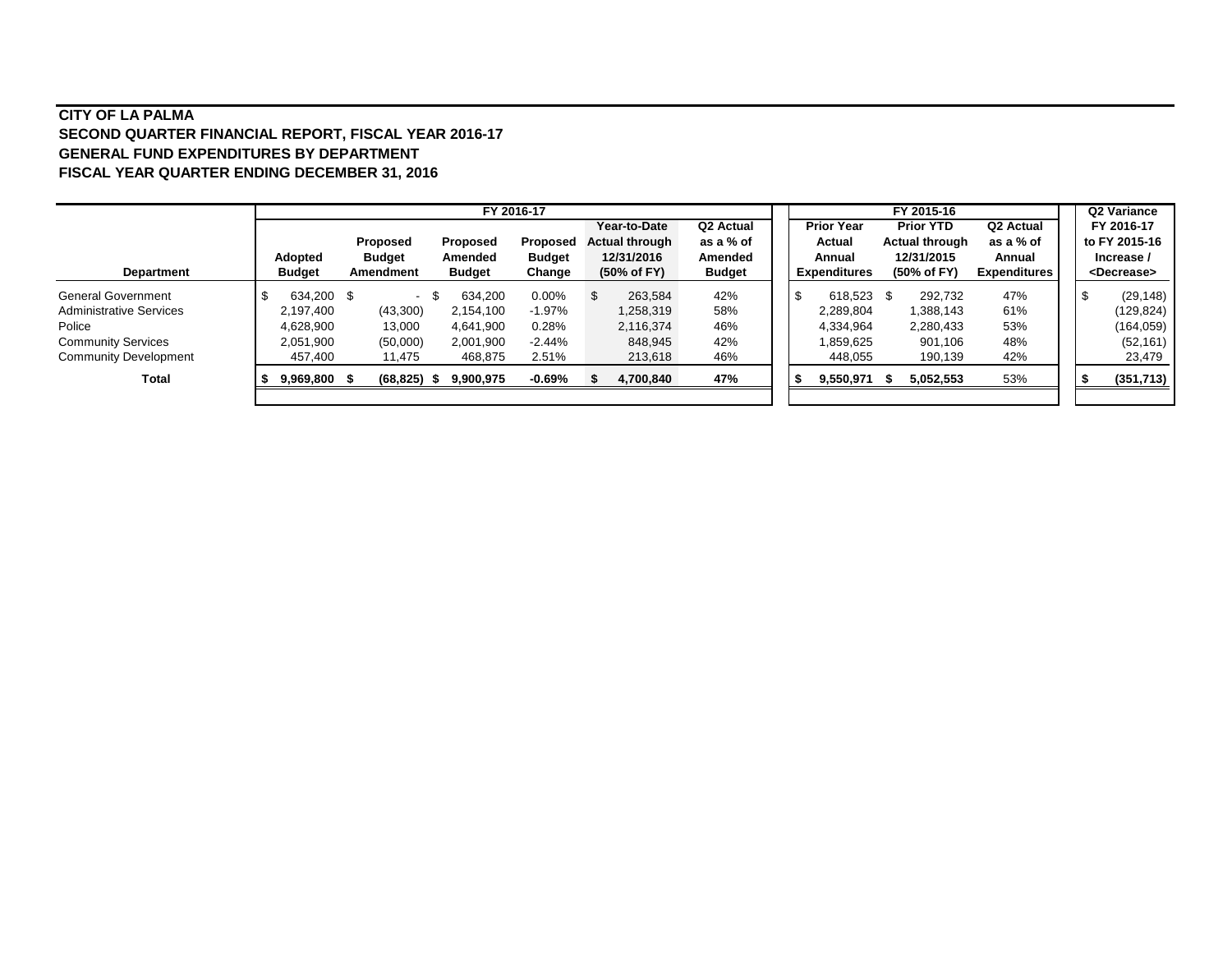#### **CITY OF LA PALMA SECOND QUARTER FINANCIAL REPORT, FISCAL YEAR 2016-17 GENERAL FUND EXPENDITURES BY CATEGORY FISCAL YEAR QUARTER ENDING DECEMBER 31, 2016**

|                             | FY 2016-17    |  |                |               |               |  |                       | FY 2015-16    |  |    |                     |      |                  |                       | Q2 Variance |                       |
|-----------------------------|---------------|--|----------------|---------------|---------------|--|-----------------------|---------------|--|----|---------------------|------|------------------|-----------------------|-------------|-----------------------|
|                             |               |  |                |               |               |  | Year-to-Date          | Q2 Actual     |  |    | <b>Prior Year</b>   |      | <b>Prior YTD</b> | Q <sub>2</sub> Actual |             | FY 2016-17            |
|                             |               |  | Proposed       | Proposed      | Proposed      |  | <b>Actual through</b> | as a % of     |  |    | Actual              |      | Actual through   | as a % of             |             | to FY 2015-16         |
|                             | Adopted       |  | <b>Budget</b>  | Amended       | <b>Budget</b> |  | 12/31/2016            | Amended       |  |    | Annual              |      | 12/31/2015       | Annual                |             | Increase /            |
| <b>Expenditure Type</b>     | <b>Budget</b> |  | Amendment      | <b>Budget</b> | Change        |  | (50% of FY)           | <b>Budget</b> |  |    | <b>Expenditures</b> |      | (50% of FY)      | <b>Expenditures</b>   |             | <decrease></decrease> |
| <b>Personnel Services</b>   | 6,338,200 \$  |  | $(100,000)$ \$ | 6,238,200     | $-1.58%$      |  | 3,117,577             | 50%           |  | -9 | 6,332,950           | - \$ | 3,583,958        | 57%                   |             | (466, 381)            |
| Maintenance and Operations  | 3,548,300     |  | 31,175         | 3,579,475     | 0.88%         |  | 1,575,052             | 44%           |  |    | 3,203,006           |      | 1,463,338        | 46%                   |             | 111.714               |
| Capital Outlay/Improvements | 83,300        |  |                | 83,300        | $0.00\%$      |  | 8,211                 | 10%           |  |    | 15,015              |      | 5,257            | 35%                   |             | 2,954                 |
| Total                       | 9,969,800 \$  |  | (68, 825)      | 9,900,975     | $-0.69%$      |  | 4,700,840             | 47%           |  |    | 9,550,971           |      | 5,052,553        | 53%                   |             | (351,713)             |
|                             |               |  |                |               |               |  |                       |               |  |    |                     |      |                  |                       |             |                       |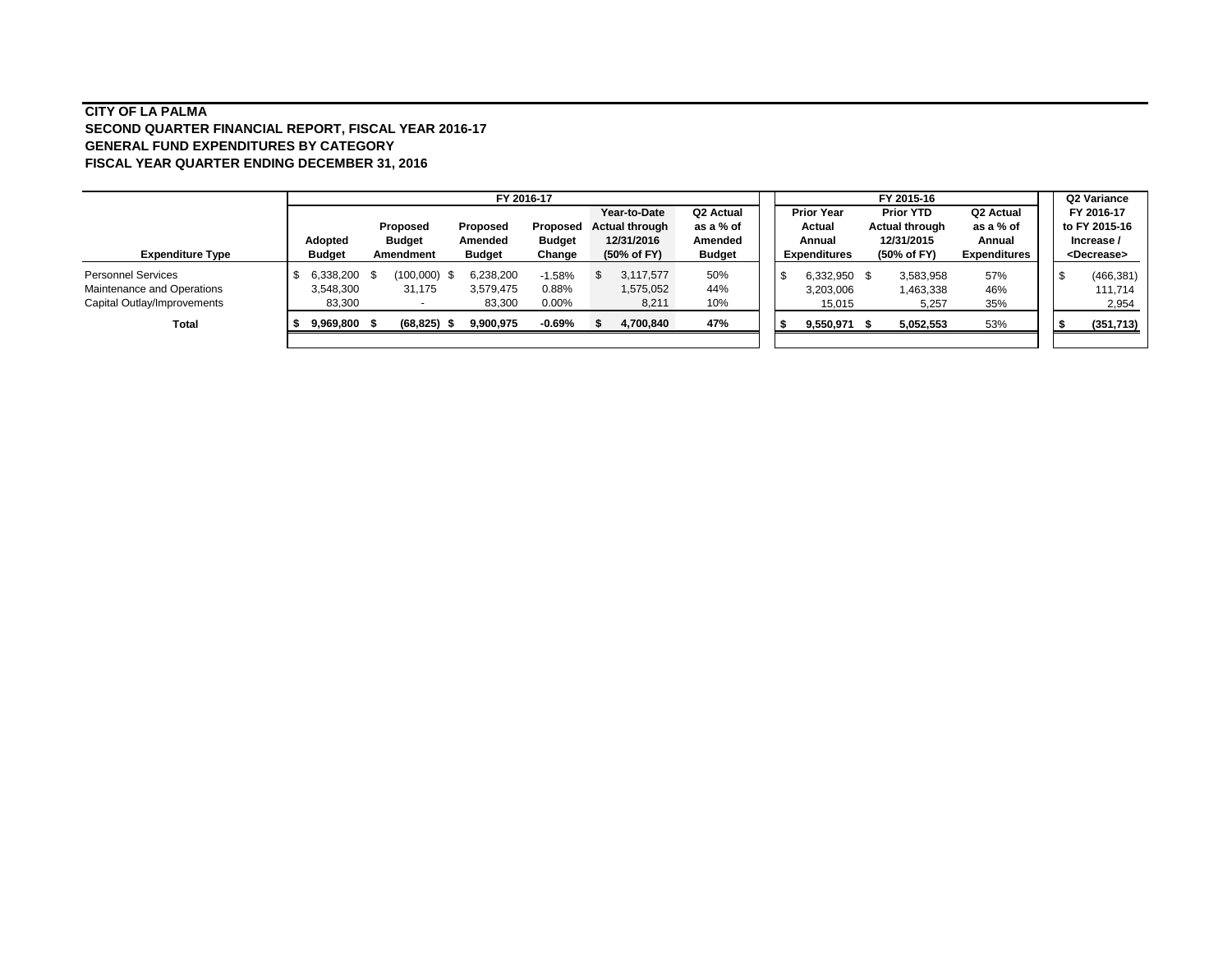#### **CITY OF LA PALMA SECOND QUARTER FINANCIAL REPORT, FISCAL YEAR 2016-17 SPENDABLE FUND BALANCE - FISCAL YEAR CHANGE THROUGH THE FISCAL YEAR QUARTER ENDING DECEMBER 31, 2016**

|        |                                              |                      |                              | FY Change             |
|--------|----------------------------------------------|----------------------|------------------------------|-----------------------|
| Fund # | <b>Fund Title</b>                            | Balance<br>6/30/2016 | <b>Balance</b><br>12/31/2016 | through<br>12/31/2016 |
|        |                                              |                      |                              |                       |
| 1      | <b>General Fund</b>                          | \$<br>2,279,457      | \$<br>1,531,783              | \$<br>(747, 674)      |
| 3      | <b>Emergency Reserve Fund</b>                | 9,000,000            | 9,000,000                    |                       |
| 5      | <b>Economic Development Fund</b>             | 228,814              | 228,814                      |                       |
|        | <b>Subtotal General Funds</b>                | 11,508,271           | 10,760,597                   | (747, 674)            |
| 11     | <b>Streets Fund</b>                          | 98,453               | 118,548                      | 20,095                |
| 12     | Measure M2                                   | 559,195              | (10, 282)                    | (569, 477)            |
| 14     | <b>Community Development Block Grant</b>     |                      | (200,000)                    | (200,000)             |
| 15     | Air Quality Fund                             | 92,888               | 98,788                       | 5,900                 |
| 16     | PEG Fund                                     | 201,466              | 206,535                      | 5,069                 |
| 20     | <b>Asset Seizure Fund</b>                    | 75,252               | 75,730                       | 478                   |
| 21     | <b>Public Safety Augmentation Fund</b>       | 116,898              | 138,382                      | 21,484                |
| 22     | Supplemental Law Enforcement Fund            | 66,714               | 116,487                      | 49,773                |
| 23     | SVC Authority for Abandoned Vehicles         | 26,206               | 26,373                       | 167                   |
| 33     | Park Development Fund                        | 44,291               | 100,149                      | 55,858                |
| 38     | <b>SA Housing Entity Fund</b>                | 641,152              | 595,210                      | (45, 942)             |
|        | <b>Subtotal Special Revenue Funds</b>        | 1,922,515            | 1,265,920                    | (656, 595)            |
| 35     | Capital Outlay Reserve Fund                  | 5,373,576            | 4,563,565                    | (810, 011)            |
| 36     | One-Time Projects Fund                       | 661,851              | 613,373                      | (48, 478)             |
|        | <b>Subtotal Capital Projects Funds</b>       | 6,035,427            | 5,176,938                    | (858, 489)            |
| 50     | <b>Water Fund</b>                            | 942,859              | 209,464                      | (733, 395)            |
| 55     | Water Capital reserve Fund                   | 3,960,118            | 4,151,377                    | 191,259               |
|        | <b>Subtotal Water Related Funds</b>          | 4,902,977            | 4,360,841                    | (542, 136)            |
| 52     | Sewer Fund                                   | 980,353              | 934,093                      | (46, 260)             |
| 56     | Sewer Capital Reserve Fund                   | 2,583,990            | 2,596,616                    | 12,626                |
|        | <b>Subtotal Sewer Related Funds</b>          | 3,564,343            | 3,530,709                    | (33, 634)             |
| 60     | Risk Management/Insurance                    | 828,568              | 294,911                      | (533, 657)            |
| 61     | <b>Employee Benefits Fund</b>                | 44,779               | 45,130                       | 351                   |
| 62     | Building Maintenance & Replacement Fund      | 51,791               | 52,120                       | 329                   |
| 63     | Vehicle Replacement Fund                     | 1,100,971            | 1,180,528                    | 79,557                |
| 64     | <b>Technology Replacement Fund</b>           | 637,845              | 668,984                      | 31,139                |
|        | <b>Subtotal Internal Service Funds Funds</b> | 2,663,954            | 2,241,673                    | (422, 281)            |
|        | Total All Funds \$                           | 30,597,487           | \$<br>27,336,678             | \$<br>(3, 260, 809)   |

*Note: Spendable Fund Balance is defined as cash and current assets less current liabilities.*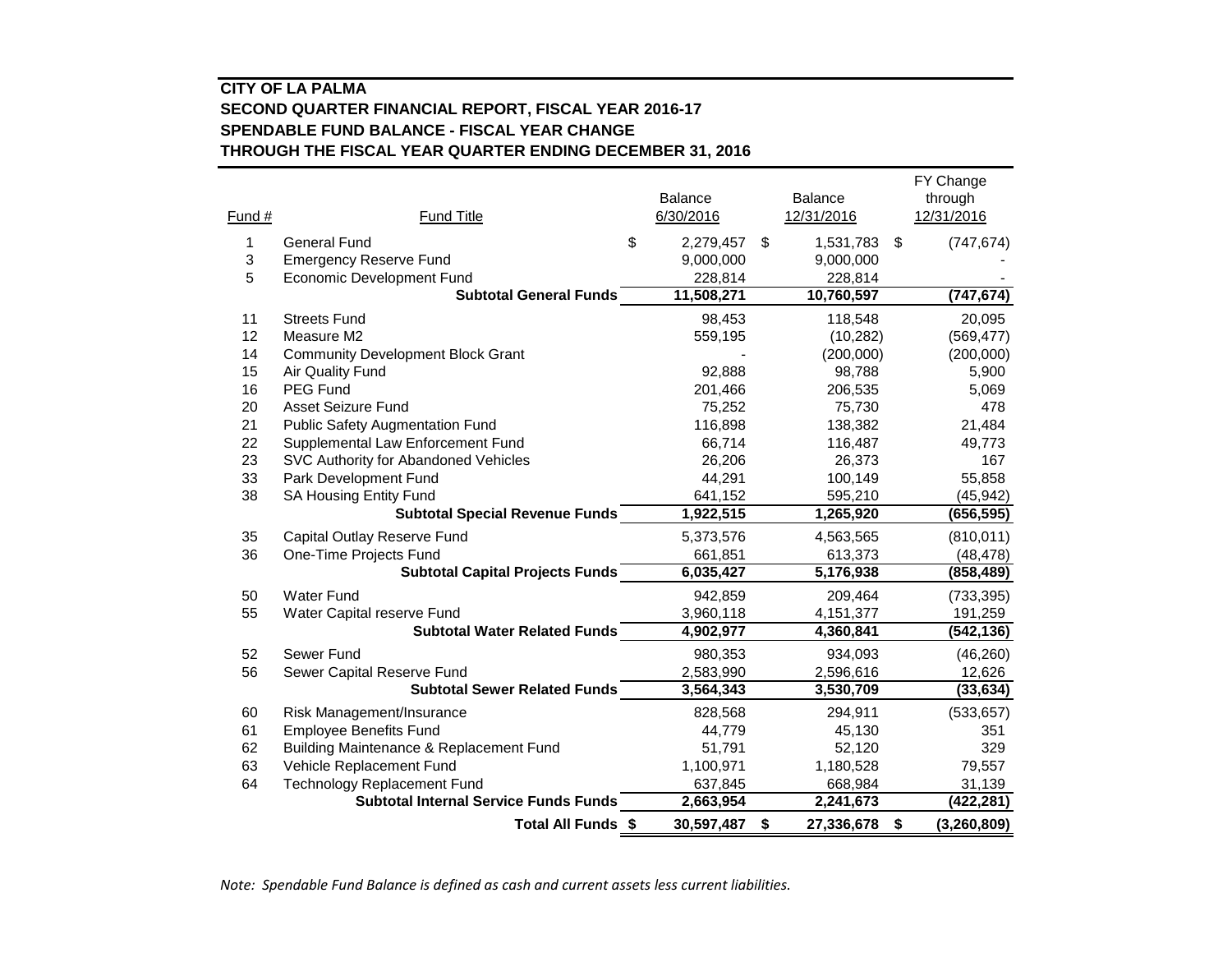### **RESOLUTION NO. 2017-\_\_**

### **A RESOLUTION OF THE CITY COUNCIL OF THE CITY OF LA PALMA AMENDING THE FISCAL YEAR 2016-17 ADOPTED BUDGET**

**WHEREAS**, the Administrative Services Director did on February 21, 2017, present to the City Council an update of estimated revenues and expenditures for Fiscal Year 2016-17; and

**WHEREAS**, the City Council did receive information about various adjustments needed to Department and Program budgets in order to align projected expenditures and revenues with appropriations; and

**WHEREAS**, the proposed amendments to the Fiscal Year 2016-17 budget are enumerated in Exhibit A to this resolution; and

**WHEREAS**, the adopted Fiscal Year 2016-17 Budget will be revised so as to reflect each and all of the amendments which the City Council, up to the time of adoption of this Resolution, believes should be made as per Exhibit A; and

**NOW, THEREFORE**, The City Council of the City of La Palma does hereby resolve as follows:

**SECTION 1**. The amendments for the Fiscal Year 2016-17 adopted budget as so amended, modified, revised, and corrected including those changes directed by the City Council at the February 21, 2017, Council Meeting, are approved and adopted. In adopting said budget amendments, the City Council hereby approves and instructs the City Manager to implement the distribution of the salary detail, supplies and services detail, capital outlay and improvements detail, policy revisions, and contractual arrangements as necessary.

**SECTION 2**. The budget amendments for the Fiscal Year 2016-17 as now before this City Council and as enumerated in Exhibit A, and as amended, modified, revised, and corrected by the City Council and staff, in open session, shall be placed on file in the office of the City Clerk, shall be open to public inspection, and are expressly incorporated in this Resolution and made a part hereof.

**SECTION 3**. The City Manager is hereby authorized and instructed to take all steps necessary to implement this resolution.

> Resolution No. 2017-\_\_ Page **1** of **3**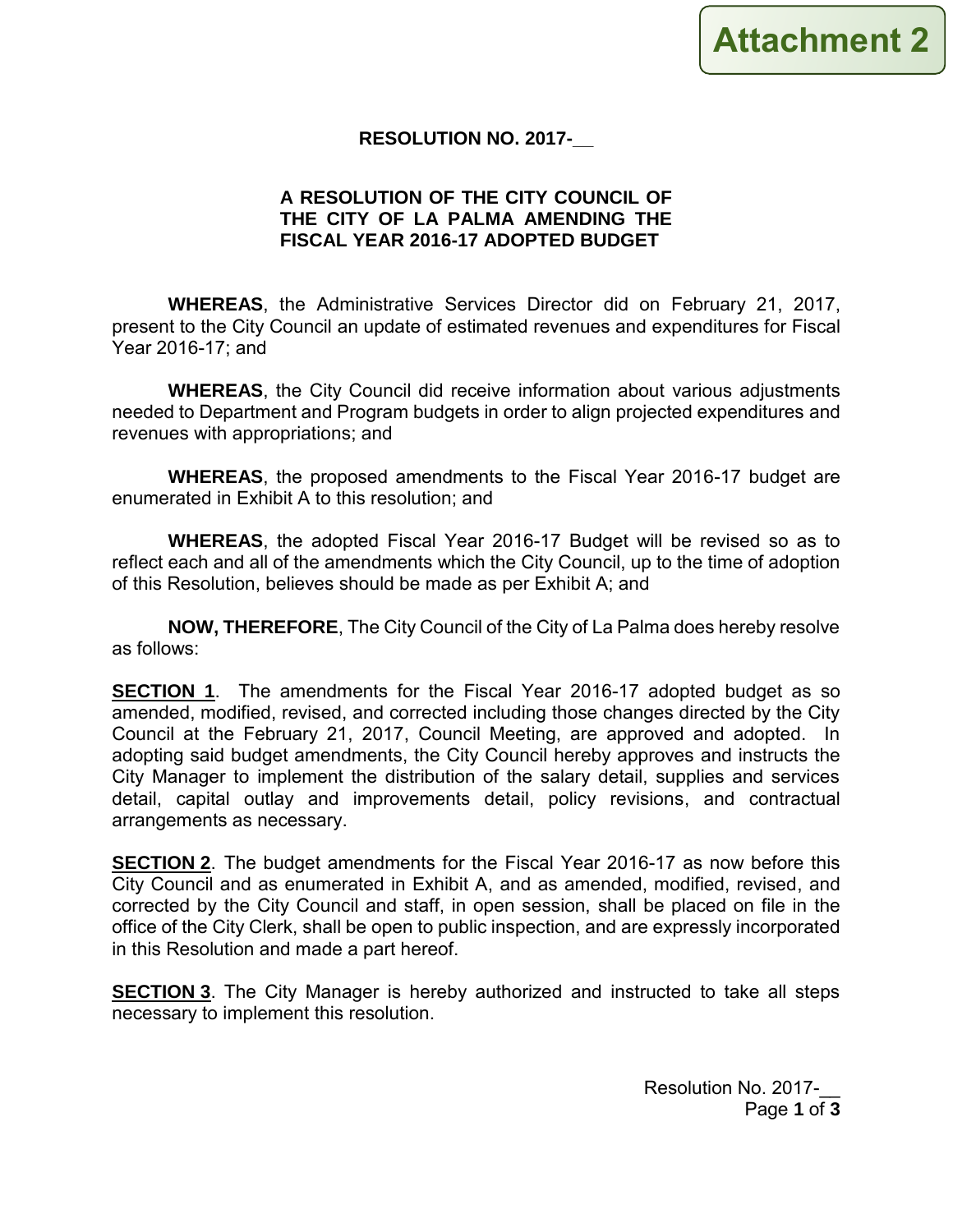**SECTION 4.** The City Manager, for the purpose of administrative necessity in implementing the budget, shall have the authority to transfer monies to the appropriate item, account, program, or fund to cover expenditures which have been approved by the City Council, except where such transfer is expressly prohibited in a resolution or ordinance approved by the City Council such as utility replacement funds.

**APPROVED AND ADOPTED** by the City Council of the City of La Palma at a regular meeting held on the 21st day of February 2017.

> Michelle Steggell Mayor

 $\overline{\phantom{a}}$  , where  $\overline{\phantom{a}}$  , where  $\overline{\phantom{a}}$  , where  $\overline{\phantom{a}}$ 

ATTEST:

 $\mathcal{L}_\text{max}$  and  $\mathcal{L}_\text{max}$  and  $\mathcal{L}_\text{max}$ Kimberly Kenney Deputy City Clerk

> Resolution No. 2017-Page **2** of **3**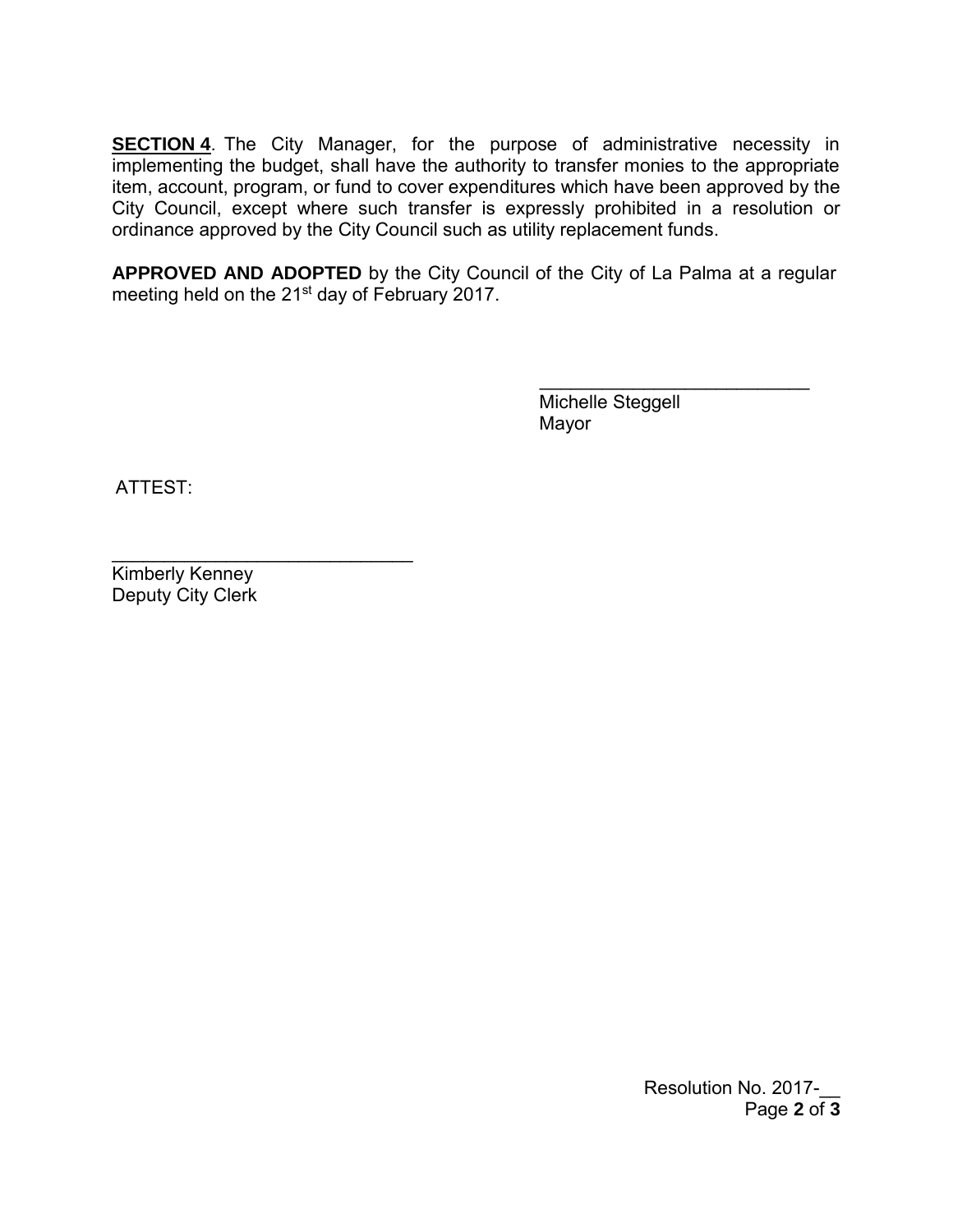STATE OF CALIFORNIA ) COUNTY OF ORANGE ) SS. CITY OF LA PALMA (1)

I, KIMBERLY KENNEY, Deputy City Clerk of the City of La Palma, California, DO HEREBY CERTIFY that the foregoing Resolution was adopted by the City Council of said City at a regular meeting of said City Council held on the 21st day of February 2017, and that it was so adopted by called vote as follows:

AYES:

NOES:

 Kimberly Kenney Deputy City Clerk

 $\mathcal{L}=\mathcal{L}=\mathcal{L}=\mathcal{L}=\mathcal{L}=\mathcal{L}=\mathcal{L}=\mathcal{L}=\mathcal{L}=\mathcal{L}=\mathcal{L}=\mathcal{L}=\mathcal{L}=\mathcal{L}=\mathcal{L}=\mathcal{L}=\mathcal{L}=\mathcal{L}=\mathcal{L}=\mathcal{L}=\mathcal{L}=\mathcal{L}=\mathcal{L}=\mathcal{L}=\mathcal{L}=\mathcal{L}=\mathcal{L}=\mathcal{L}=\mathcal{L}=\mathcal{L}=\mathcal{L}=\mathcal{L}=\mathcal{L}=\mathcal{L}=\mathcal{L}=\mathcal{L}=\mathcal{$ 

Resolution No. 2017-Page **3** of **3**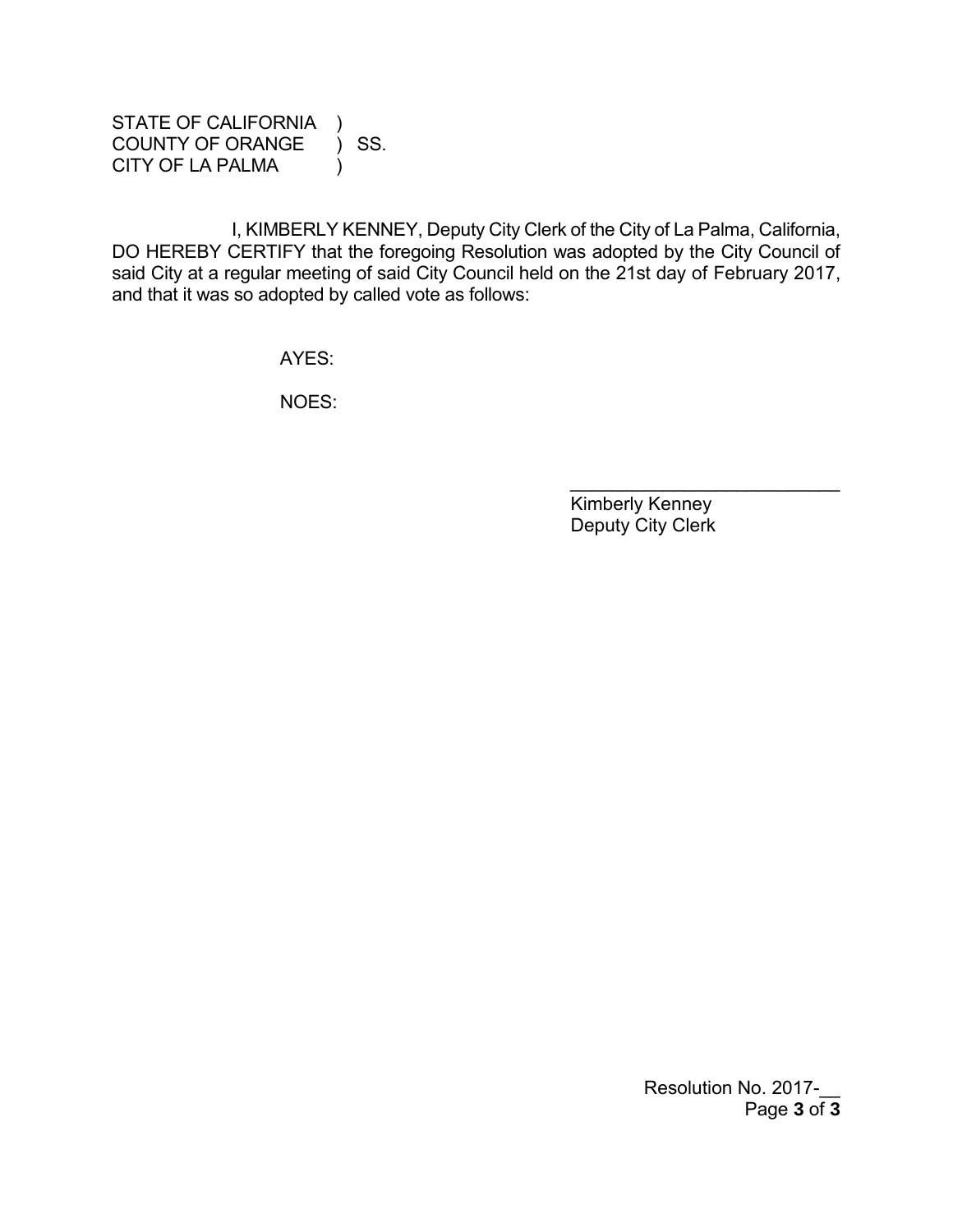#### Fiscal Year 2016-17 Mid-Year Budget Adjustments

## Exhibit A

|                                         | <b>Item Description</b>                           | <b>Adopted Budget</b> | <b>Budget Adjustment</b> | <b>Amended Budget</b> | Justification                                                                               |
|-----------------------------------------|---------------------------------------------------|-----------------------|--------------------------|-----------------------|---------------------------------------------------------------------------------------------|
|                                         | General Fund (001)                                |                       |                          |                       |                                                                                             |
|                                         | <b>REVENUES</b>                                   |                       |                          |                       |                                                                                             |
| 001 100 4014-00000                      | Property Tax-VLF In-Lieu                          | 1,369,900             | 26.900                   |                       | 1,396,800 Revised HdL/County Estimate                                                       |
| 100 4050-00000<br>001                   | Sales Tax                                         | 1,949,500             | 90,500                   | 2,040,000             | Revised HdL Estimate                                                                        |
| 001 100 4055-00000                      | Transaction & Use Tax                             | $\overline{a}$        | 275,000                  |                       | 275,000 New tax effective 4/1/2017                                                          |
| 100 4060-00000<br>001                   | <b>Utility Users Tax</b>                          | 1,125,000             | (10,000)                 | 1,115,000             | <b>Trending Lower</b>                                                                       |
| 100<br>4072-00000<br>001                | Residual Prop Tax OC-AC                           | 131,000               | 89,000                   | 220,000               | Revised HdL/County Estimate                                                                 |
| 100 4082-00000<br>001                   | Franchise Fees-Refuse                             | 114,700               | (14, 700)                |                       | 100,000 Trending Lower                                                                      |
| 001 500 4103-00000                      | <b>Building Permits</b>                           | 61,500                | 22,500                   |                       | 84,000 Trending Higher                                                                      |
| 001 500 4104-00000                      | <b>Plumbing Permits</b>                           | 3,200                 | 16,200                   | 19,400                | <b>Trending Higher</b>                                                                      |
| 500 4105-00000<br>001                   | <b>Electrical Permits</b>                         | 28,600                | 10,300                   | 38,900                | <b>Trending Higher</b>                                                                      |
| 001 500 4106-00000                      | <b>Mechanical Permits</b>                         | 11,200                | 3,000                    | 14,200                | <b>Trending Higher</b>                                                                      |
| 200 4202-00000<br>001                   | <b>POST Reimbursement</b>                         | 21,800                | (17, 300)                | 4,500                 | <b>Program Funding Reduction</b>                                                            |
| 001 500<br>4301-00000                   | Plan Check Fees                                   | 40,000                | 13,000                   | 53,000                | <b>Trending Higher</b>                                                                      |
|                                         | 001 500 4304-00000 Precise Plans, CUPs, Variances | 7,000                 | 3,500                    |                       | 10,500 Trending Higher                                                                      |
| 001 500 4308-00000                      | Miscellaneous Planning                            | 1,500                 | 15,000                   | 16,500                | <b>Trending Higher</b>                                                                      |
| 001 500 4311-00000                      | GP and Zoning Update                              | 1,800                 | 2,000                    | 3,800                 | <b>Trending Higher</b>                                                                      |
| 300 4317-00000<br>001                   | Street & Inspection Fees                          | 18,000                | 6,000                    | 24,000                | <b>Trending Higher</b>                                                                      |
| 001 200 4322-00000                      | Ordinance & Misc Fines                            | 160,000               | (35,000)                 | 125,000               | <b>Trending Lower</b>                                                                       |
| 001 400 4401-35030                      | Tiny Tot Program                                  | 34,000                | (4,000)                  | 30,000                | <b>Trending Lower</b>                                                                       |
| 4402-35010<br>001 400                   | Day Camp Program                                  | 95,000                | (5,000)                  | 90,000                | <b>Trending Lower</b>                                                                       |
| 001 400 4403-34020                      | July 4th Distance Run                             | 16,500                | (1,625)                  |                       | 14,875 Actuals Lower                                                                        |
| 001 400 4407-00000                      | <b>Outdoor Rentals</b>                            | 24,000                | (4,000)                  | 20,000                | <b>Trending Lower</b>                                                                       |
| 4500-00000<br>001<br>100                | Interest - Investments                            | 86,000                | 14,000                   | 100,000               | <b>Trending Higher</b>                                                                      |
| 001<br>100<br>4950-00000                | Charges to Water Fund                             | 452,800               | 103,600                  | 556,400               | Correction to match revenues with expenditures in FY 16-17 Budget                           |
| 001 100 4952-00000                      | Charges to Sewer Fund                             | 31,600                | (300)                    | 31,300                | Correction to match revenues with expenditures in FY 16-17 Budget                           |
|                                         |                                                   |                       | 598,575                  |                       |                                                                                             |
|                                         | <b>TOTAL GENERAL FUND REVENUES</b>                | 9,785,600             | 598,575                  | 10,384,175            |                                                                                             |
|                                         | <b>EXPENDITURES</b>                               |                       |                          |                       |                                                                                             |
|                                         | <b>Administrative Services</b>                    |                       |                          |                       |                                                                                             |
| <b>Fiscal Services</b>                  |                                                   |                       |                          |                       |                                                                                             |
|                                         | 001 160 6020-00000 Sales Tax Audit Services       | 6,300                 | 6,700                    |                       | 13,000 HdL Sales Tax Recovery Fee                                                           |
|                                         |                                                   |                       |                          |                       |                                                                                             |
| Human Resources                         |                                                   |                       |                          |                       |                                                                                             |
| 001 170 5150-00000                      | Conversion and Termination Pay                    | 300,000               | (50,000)                 | 250,000               | Fewer accrued leave cash outs than anticipated                                              |
|                                         |                                                   |                       |                          |                       |                                                                                             |
|                                         | <b>Police Services</b>                            |                       |                          |                       |                                                                                             |
| Patrol                                  |                                                   |                       |                          |                       |                                                                                             |
|                                         | 001 235 7250-00000 Small Tools/Other Equipment    | 200                   | 13,000                   |                       | 13,200 Replacement rifle optics; Refund of \$10,900 received from manufacturer in FY2015-16 |
|                                         |                                                   |                       |                          |                       |                                                                                             |
|                                         | <b>Community Services</b>                         |                       |                          |                       |                                                                                             |
| <b>Health and Wellness</b>              |                                                   |                       |                          |                       |                                                                                             |
| 320 5010-00000<br>001                   | Salaries - Full-time                              | 15,400                | (10,000)                 | 5,400                 | Salary Savings from vacant Recreation Supervisor position                                   |
|                                         |                                                   |                       |                          |                       |                                                                                             |
| <b>Special Events</b>                   |                                                   |                       |                          |                       |                                                                                             |
| 001 340 5010-00000 Salaries - Full-time |                                                   | 41,700                | (20,000)                 |                       | 21,700 Salary Savings from vacant Recreation Supervisor position                            |
|                                         |                                                   |                       |                          |                       |                                                                                             |
| Youth and Family                        |                                                   |                       |                          |                       |                                                                                             |
| 001 350 5010-00000                      | Salaries - Full-time                              | 42,900                | (20,000)                 | 22,900                | Salary Savings from vacant Recreation Supervisor position                                   |
|                                         |                                                   |                       |                          |                       |                                                                                             |
|                                         | <b>Community Development</b>                      |                       |                          |                       |                                                                                             |
| Administration                          |                                                   |                       |                          |                       |                                                                                             |
|                                         | 001 510 6000-00000 Professional Contract Services | 600                   | 1,875                    |                       | 2,475 Required Point in Time Homeless Survey                                                |
|                                         |                                                   |                       |                          |                       |                                                                                             |
| <b>Building and Safety</b>              |                                                   |                       |                          |                       |                                                                                             |
| 001 520 6000-00000                      | <b>Professional Contract Services</b>             | 129,000               | 8,000                    |                       | 137,000 Higher than projected building activity                                             |
| 001                                     | 520 6540-00000 Printing and Reproduction          | 1,400                 | 1,600                    | 3,000                 | Scanning of building plans                                                                  |
|                                         |                                                   |                       |                          |                       |                                                                                             |
|                                         | Subtotal General Fund Expenditure Adjustments     |                       | (68.825)                 |                       |                                                                                             |
|                                         |                                                   |                       |                          |                       |                                                                                             |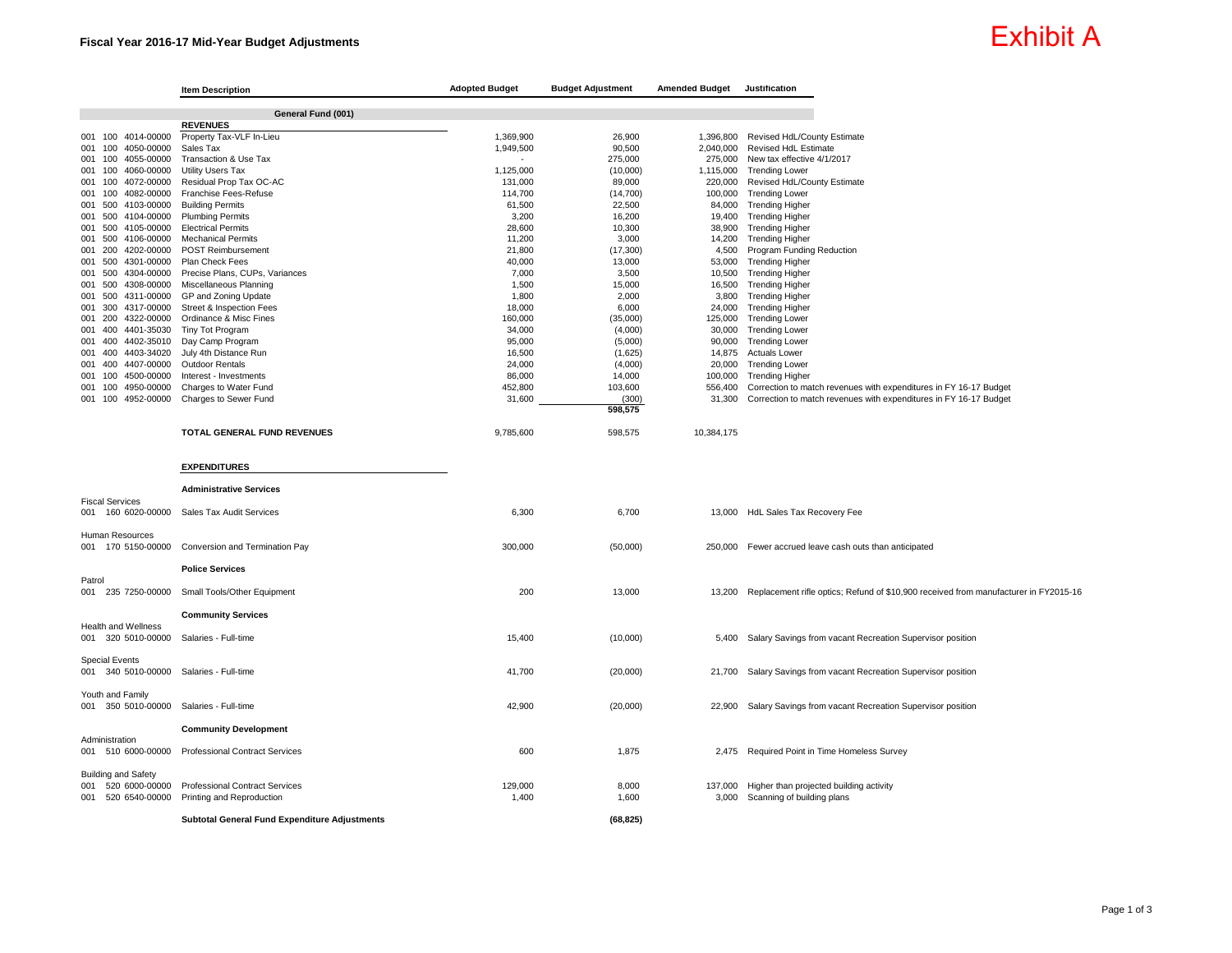|                                             | <b>Item Description</b>                                               | <b>Adopted Budget</b> | <b>Budget Adjustment</b> | <b>Amended Budget</b> | Justification                                                                                |
|---------------------------------------------|-----------------------------------------------------------------------|-----------------------|--------------------------|-----------------------|----------------------------------------------------------------------------------------------|
|                                             | <b>Transfers Out</b>                                                  |                       |                          |                       |                                                                                              |
|                                             | 6.4% of Revenues                                                      | 587,600               | (262, 600)               |                       | 325,000 Transfer \$325,000 to COR and forego transfer to One Time Projects Fund of \$260,600 |
|                                             |                                                                       |                       |                          |                       |                                                                                              |
|                                             | TOTAL GENERAL FUND EXPENDITURE ADJUSTMENTS                            |                       | (331, 425)               |                       |                                                                                              |
|                                             |                                                                       |                       |                          |                       |                                                                                              |
|                                             | Revised FY 2016-17 Surplus (Deficit)                                  |                       |                          |                       |                                                                                              |
|                                             | <b>Revised Revenues</b>                                               | 10,384,175            |                          |                       |                                                                                              |
|                                             | <b>Revised Expenditures</b>                                           | (9,900,975)           |                          |                       |                                                                                              |
|                                             | <b>Revised Transfer Out</b>                                           | (325,000)             |                          |                       |                                                                                              |
|                                             | Revised FY 2016-17 Surplus (Deficit)                                  | 158,200               |                          |                       |                                                                                              |
|                                             |                                                                       |                       |                          |                       |                                                                                              |
|                                             |                                                                       |                       |                          |                       |                                                                                              |
|                                             | Streets Fund (011)                                                    |                       |                          |                       |                                                                                              |
|                                             |                                                                       |                       |                          |                       |                                                                                              |
|                                             | <b>REVENUES</b>                                                       |                       |                          |                       |                                                                                              |
| 011 300 4208-00000                          | State Gas Tax Section 2103                                            | 37,700                | 850                      |                       | 38,550 Revised Projections from State                                                        |
| 011 300<br>4210-00000                       | State Gas Tax Section 2105                                            | 99,700                | (5,750)                  | 93,950                | Revised Projections from State                                                               |
| 011 300 4211-00000<br>4212-00000            | State Gas Tax Section 2106<br>State Gas Tax Section 2107              | 53,500                | 8,000                    |                       | 61,500 Revised Projections from State                                                        |
| 011 300                                     |                                                                       | 138,500               | (17, 150)                | 121,350               | Revised Projections from State                                                               |
| 4213-00000<br>011 300<br>011 300 4500-00000 | State Gas Tax Section 2107.5                                          | 4,000<br>300          | 700                      | 4,000                 | Revised Projections from State                                                               |
|                                             | Interest - Investments<br><b>Total Streets Revenue Adjustment</b>     | 333,700               | (13, 350)                | 1,000<br>320,350      | <b>Trending Higher</b>                                                                       |
|                                             |                                                                       |                       |                          |                       |                                                                                              |
|                                             |                                                                       |                       |                          |                       |                                                                                              |
|                                             | Asset Seizure Fund (020)                                              |                       |                          |                       |                                                                                              |
|                                             |                                                                       |                       |                          |                       |                                                                                              |
|                                             | <b>REVENUES</b>                                                       |                       |                          |                       |                                                                                              |
| 020 200 4266-00000                          | <b>Asset Seizures</b>                                                 |                       | 67,400                   |                       | 67,400 Unanticipated Revenue                                                                 |
|                                             | <b>Total Asset Seizure Fund Revenue Adjustments</b>                   |                       | 67,400                   | 67,400                |                                                                                              |
|                                             |                                                                       |                       |                          |                       |                                                                                              |
|                                             | <b>EXPENDITURES</b>                                                   |                       |                          |                       |                                                                                              |
| 020 280 7330-00000                          | Special Departmental Supplies                                         |                       | 37,000                   |                       | 37,000 Various Police Safety and Field Equipment                                             |
|                                             | <b>Total Asset Seizure Fund Expenditure Adjustments</b>               |                       | 37,000                   | 37,000                | (Outer Vest Carriers, Rifles & Accessories, Field Trauma Kits, Safety Vests,                 |
|                                             |                                                                       |                       |                          |                       | Evidence Drying Equip., Tactical Shield, Rescue Entry Kit)                                   |
|                                             |                                                                       |                       |                          |                       |                                                                                              |
|                                             | <b>Capital Projects (035)</b>                                         |                       |                          |                       |                                                                                              |
|                                             |                                                                       |                       |                          |                       |                                                                                              |
| 035 900 9120-00000                          | Arterial Block Wall Painting                                          |                       | 90,000                   |                       | 90,000 Reinstated funding due to increased revenues                                          |
|                                             | <b>Total Capital Projects Fund Expenditure Adjustments</b>            |                       | 90,000                   | 90,000                |                                                                                              |
|                                             |                                                                       |                       |                          |                       |                                                                                              |
|                                             |                                                                       |                       |                          |                       |                                                                                              |
|                                             | One Time Projects Fund (036)                                          |                       |                          |                       |                                                                                              |
|                                             |                                                                       |                       |                          |                       |                                                                                              |
|                                             | <b>REVENUES</b>                                                       |                       |                          |                       |                                                                                              |
| 036 100 4951-00000                          | Transfers In                                                          | 260,600               | (260, 600)               |                       | Forego transfer to One Time Projects Fund as part of 6.4% transfer                           |
|                                             | Total One Time Projects Fund Revenue Adjustments                      | 260,600               | (260, 600)               |                       |                                                                                              |
|                                             |                                                                       |                       |                          |                       |                                                                                              |
|                                             | Water Capital Reserve Fund (055)                                      |                       |                          |                       |                                                                                              |
|                                             |                                                                       |                       |                          |                       |                                                                                              |
|                                             | <b>REVENUES</b>                                                       |                       |                          |                       |                                                                                              |
| 055 300 4955-00000                          | Transfer from Water Fund                                              | 213,900               | 10,800                   |                       | 224,700 Correction to match expenditures with revenues in FY 16-17 Budget                    |
|                                             | <b>Total Water Capital Fund Revenue Adjustments</b>                   | 213.900               | 10,800                   | 224.700               |                                                                                              |
|                                             |                                                                       |                       |                          |                       |                                                                                              |
|                                             | <b>EXPENDITURES</b>                                                   |                       |                          |                       |                                                                                              |
|                                             | 055 900 XXXX-00000 Emergency Water Connection Project with Buena Park |                       | 50,000                   | 50,000                | Joint project to establish emergency water connection                                        |
|                                             | <b>Total Water Capital Fund Expenditure Adjustments</b>               |                       | 50,000                   | 50,000                |                                                                                              |
|                                             |                                                                       |                       |                          |                       |                                                                                              |
|                                             |                                                                       |                       |                          |                       |                                                                                              |
|                                             | <b>Risk Management Fund (060)</b>                                     |                       |                          |                       |                                                                                              |
|                                             |                                                                       |                       |                          |                       |                                                                                              |
|                                             | <b>REVENUES</b>                                                       |                       |                          |                       |                                                                                              |
| 060 610 4901-00000                          | Charges to General Fund                                               | 1,011,700             | (8, 200)                 | 1,003,500             | Correction to match revenues with expenditures in FY 16-17 Budget                            |
| 060 610 4911-00000                          | Charges to Streets Fund                                               | 19,900                | (500)                    | 19,400                | Correction to match revenues with expenditures in FY 16-17 Budget                            |
| 060 610 4950-00000                          | Charges to Water Fund                                                 | 75,400                | (1,900)                  | 73,500                | Correction to match revenues with expenditures in FY 16-17 Budget                            |
| 060 610 4952-00000                          | Charges to Sewer Fund                                                 | 10,500                | (200)                    | 10,300                | Correction to match revenues with expenditures in FY 16-17 Budget                            |
|                                             | <b>Total Risk Management Fund Revenue Adjustments</b>                 | 1,117,500             | (10, 800)                | 1,096,400             |                                                                                              |